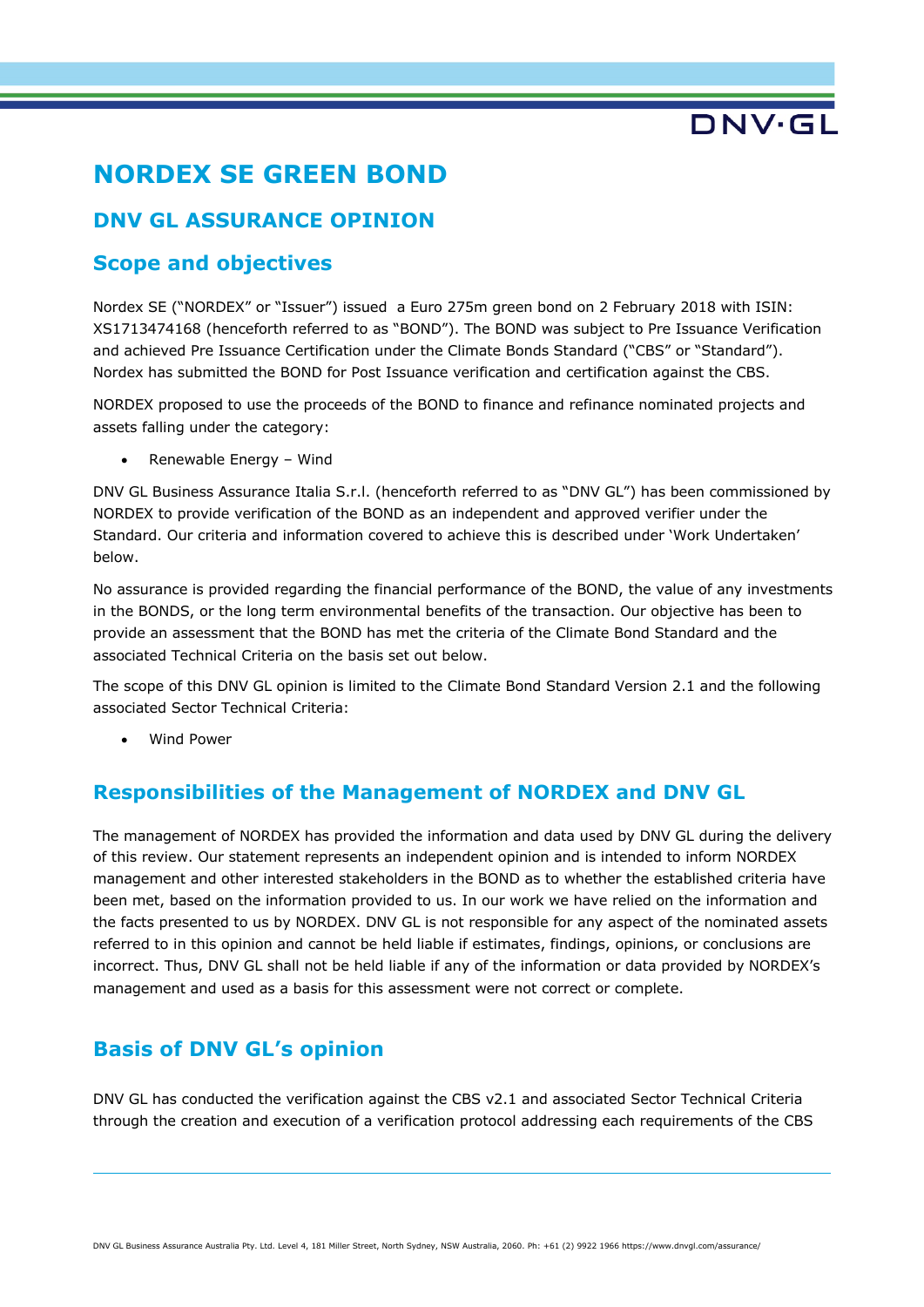#### **Page 2 of 6**

v2.1 and the associated Sector Technical Criteria. The detail of areas covered in the DNV GL verification is summarised in Schedule 2 below.

DNV.GL

### **Work undertaken**

Our work constituted a high level review of the available information, based on the understanding that this information was provided to us by NORDEX in good faith. We have not performed an audit or other tests to check the veracity of the information provided to us. The work undertaken to form our opinion included:

- Creation and execution of a Climate Bond Standard Protocol, adapted to include the relevant Sector Technical Criteria for the BOND nominated projects and assets, as described above and in Schedule 2 to this Assessment;
- Assessment of documentary evidence provided by NORDEX on the BOND and supplemented by a high-level desktop research, onsite visit for documentation review and interviews with key personnel from the issuer NORDEX. These checks refer to current assessment best practices and standards methodology;
- Discussions with NORDEX management, and review of relevant documentation;
- Documentation of findings against each element of the criteria. Our opinion as detailed below is a summary of these findings.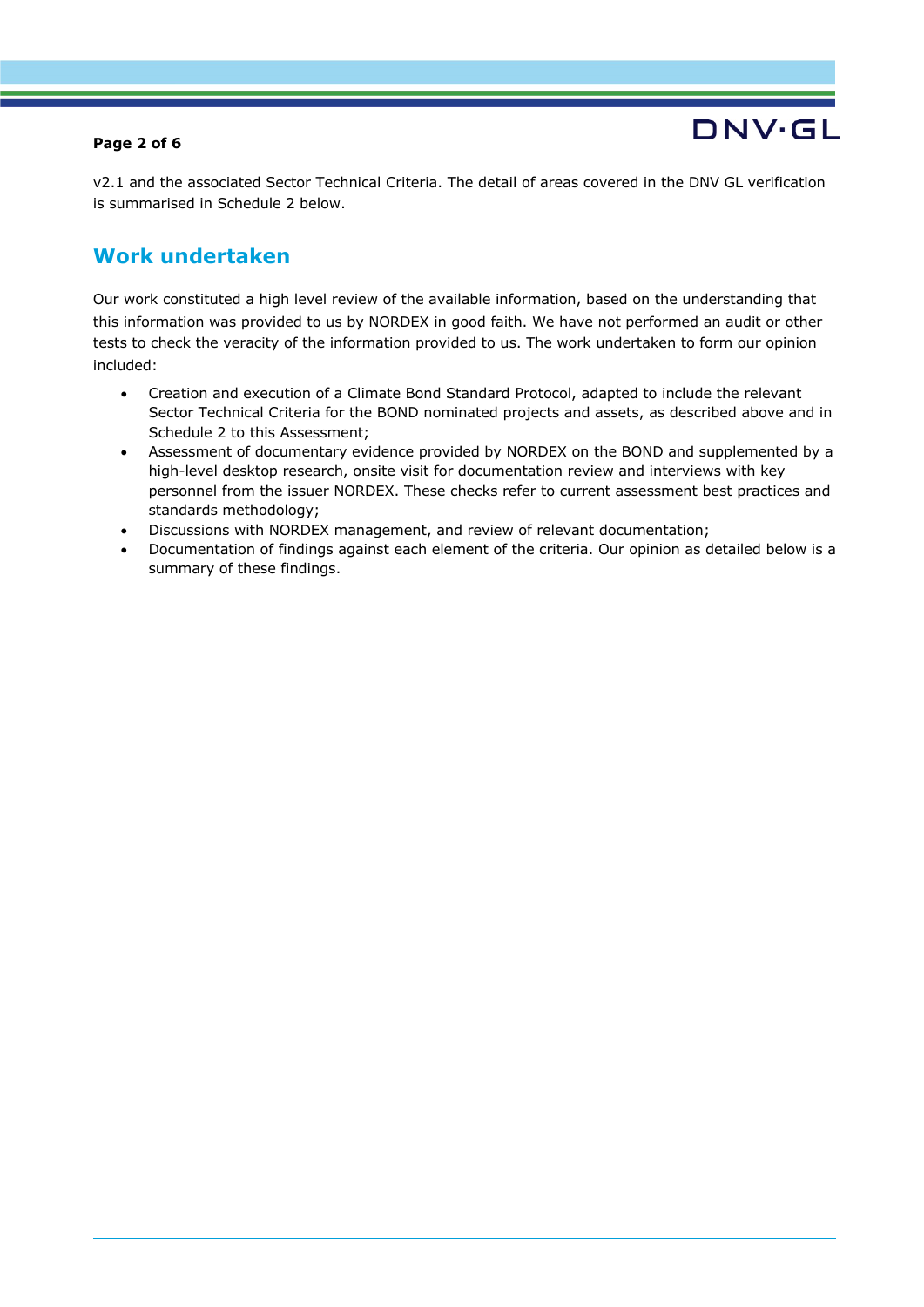#### **Page 3 of 6**

## DNV.GI

### **Findings and DNV GL's opinion**

DNV GL has performed the Pre and Post Issuance Verification of the NORDEX Green Bond. It is DNV GL's responsibility to provide an independent verification statement on the compliance of the NORDEX Green Bond with the Climate Bond Standard.

DNV GL conducted the verification in accordance with the Climate Bond Standard Version 2.1 and with International Standard on Assurance Engagements *3000 Assurance Engagements other than Audits or Reviews of Historical Information*. The verification included i) checking whether the provisions of the Climate Bond Standard were consistently and appropriately applied and ii) the collection of evidence supporting the verification.

DNV GL's verification approach draws on an understanding of the risks associated with conforming to the Climate Bond Standard and the controls in place to mitigate these. DNV GL planned and performed the verification by obtaining evidence and other information and explanations that DNV GL considers necessary to give limited assurance that the NORDEX Green Bond meets the requirements of the Climate Bond Standard.

Based on the limited assurance procedures conducted, nothing has come to our attention that causes us to believe that the NORDEX Green Bond is not, in all material respects, in accordance with the Pre and Post Issuance requirements of the Climate Bond Standard Version 2.1 and Associated Wind Technical Criteria.

#### **for DNV GL Business Assurance Italia S.r.l**

Milano, 27 December 2019

**Mark Robinson** Manager, Sustainability Services DNV GL – Business Assurance

#### **About DNV GL**

Driven by our purpose of safeguarding life, property and the environment, DNV GL enables organisations to advance the safety and sustainability of their business. Combining leading technical and operational expertise, risk methodology and in-depth industry knowledge, we empower our customers' decisions and actions with trust and confidence. We continuously invest in research and collaborative innovation to provide customers and society with operational and technological foresight. With our origins stretching back to 1864, our reach today is global. Operating in more than 100 countries, our 16,000 professionals are dedicated to helping customers make the world safer, smarter and greener.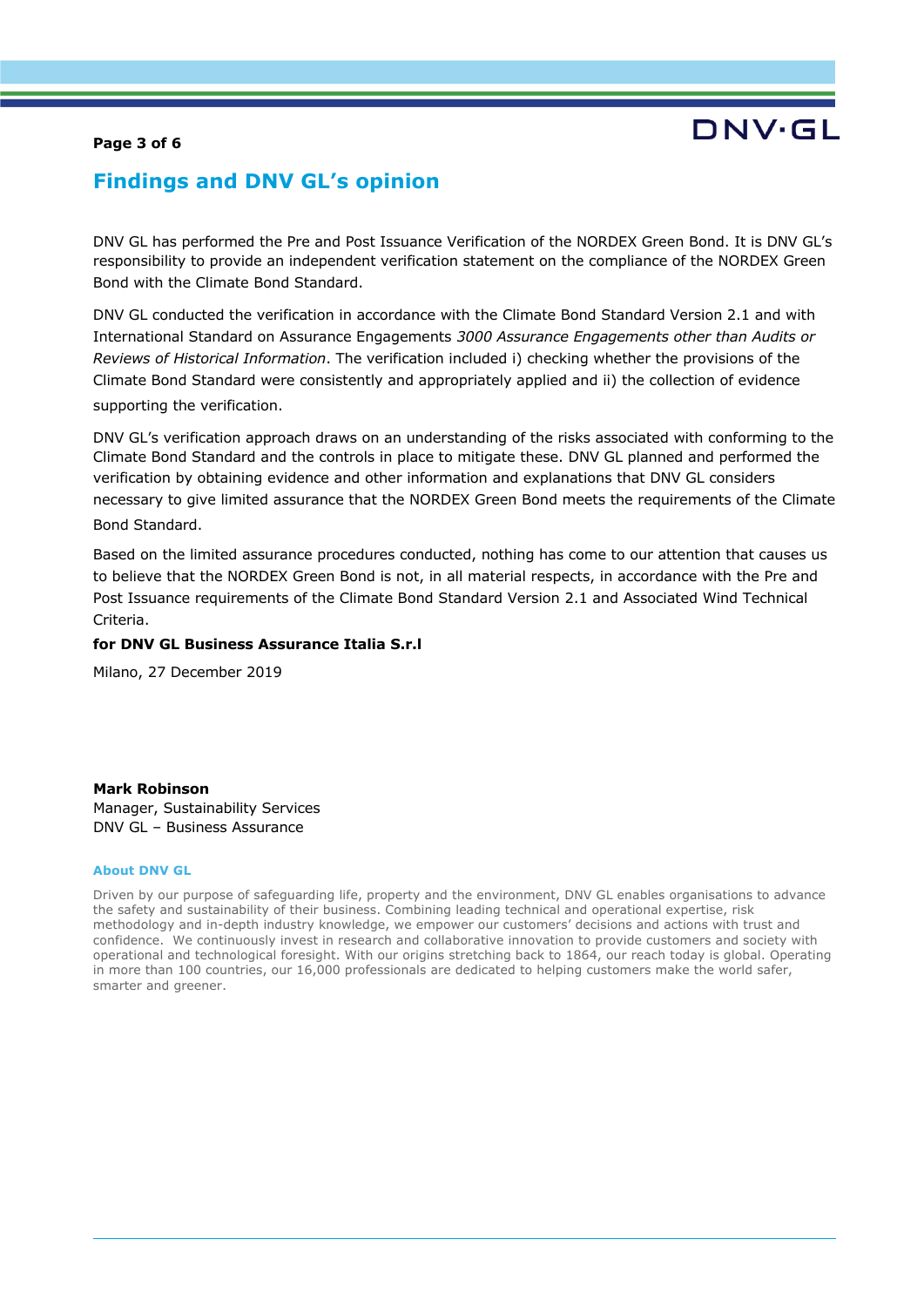**DNV·GL** 

**Page 4 of 6**

## **SCHEDULE 1: DESCRIPTION OF NOMINATED ASSETS**

| <b>Eligible Projects &amp; Assets</b><br><b>Category</b> | Sub category | Project name                                                                 | Amount $(\epsilon m)$ |
|----------------------------------------------------------|--------------|------------------------------------------------------------------------------|-----------------------|
| Renewable Energy                                         | Wind         | Refinancing portion of the Climate Bonds Certified Nordex Green Schuldschein | 412.5                 |
| Renewable Energy                                         | Wind         | Manufacture / Development - Nordex Turbine Product                           | 87.5                  |
| Total                                                    |              |                                                                              | \$500m                |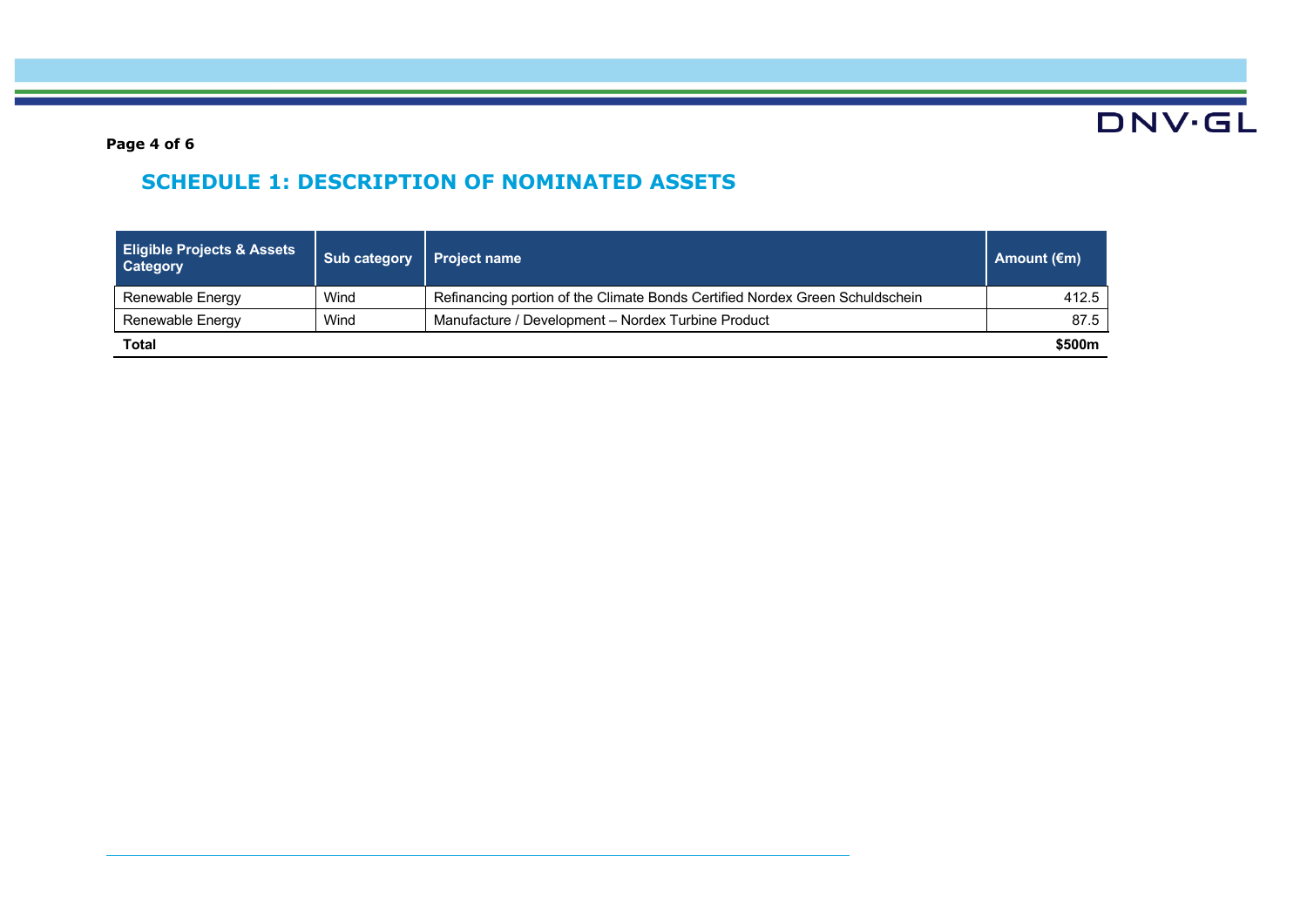## **DNV·GL**

#### **Page 5 of 6**

### **SCHEDULE 2: VERIFICATION CRITERIA**

#### **Summary criteria for assertions of compliance with the Climate Bond Standard v2.1**

The criteria against which NORDEX and its nominated projects and assets have been reviewed prior to inclusion in the Bond are grouped under the requirements as detailed within the Climate Bond Standard Version 2.1 including:

#### **Part A: General Requirements**

| Area                      | Requirement                                                                                                                      |  |
|---------------------------|----------------------------------------------------------------------------------------------------------------------------------|--|
| <b>Project Nomination</b> | The Climate Bond issued must specify the project collateral or physical assets with which it is associated                       |  |
| Use of Proceeds           | Proceeds must be allocated to Nominated Project(s)                                                                               |  |
| Non-Contamination         | Issuers are permitted a grace period to allocate or re-allocate funds to Nominated Project(s)                                    |  |
| Confidentiality           | The information disclosed to the Verifier and the Climate Bond Standards Board may be subject to<br>confidentiality arrangements |  |
| Reporting                 | Reporting on use of proceeds and nominated projects and assets                                                                   |  |

#### **Part B: Low Carbon Contribution - Eligible projects and physical assets**

Nominated projects and assets include financing of or investments in equipment and systems which enable the mitigation of greenhouse gasses, as detailed in Appendix B.

| Area                          | Requirement                                                                                                                                        |
|-------------------------------|----------------------------------------------------------------------------------------------------------------------------------------------------|
| <b>Wind Energy Generation</b> | Wind energy generation shall be projects & assets that operate or are under construction to operate in one or<br>more of the following activities: |